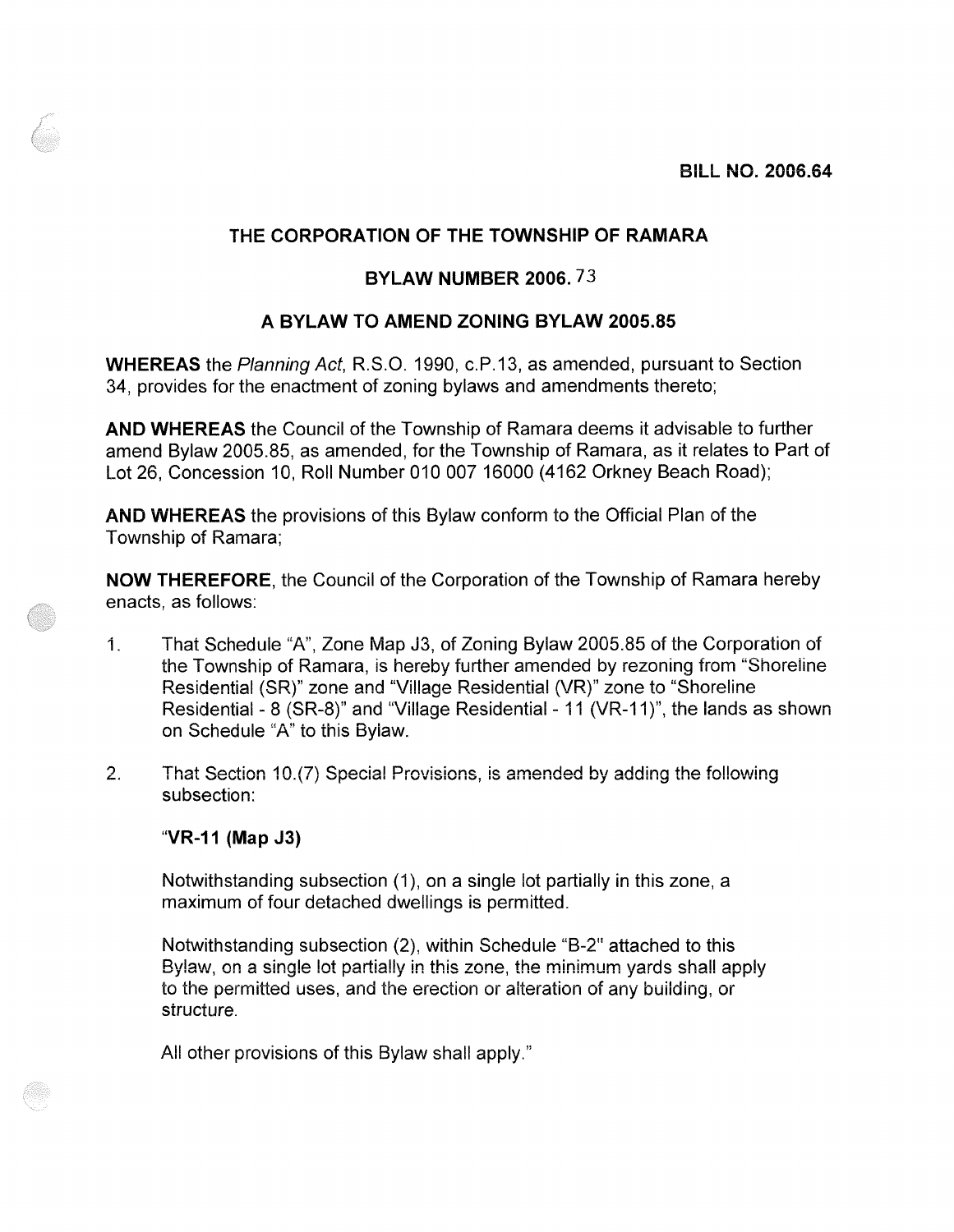$3<sub>1</sub>$ That Section 15.(7) Special Provisions is amended by adding the following subsection:

## "SR-8 (Map J3)

Notwithstanding subsection (1), on a single lot partially in this zone, a maximum of four detached dwellings is permitted.

Notwithstanding subsection (2), within Schedule "B-2" attached to this Bylaw, on a single lot partially in this zone, the minimum yards shall apply to the permitted uses, and the erection or alteration of any building, or structure.

All other provisions of this Bylaw shall apply."

- 4. That Schedules "A" and "B-2", attached, do and shall form part of this Bylaw.
- 5. That this Bylaw shall come into force and take effect on the date of the passing thereof, subject to the provisions of Section 34 of the Planning Act, R.S.O. 1990, as amended.

BYLAW READ A FIRST, SECOND AND THIRD TIME THIS 6<sup>th</sup> DAY OF November 2006.

Dan McMillan - Deputy Mayor

Richard P. Bates, BAS, CET **CAO/Clerk**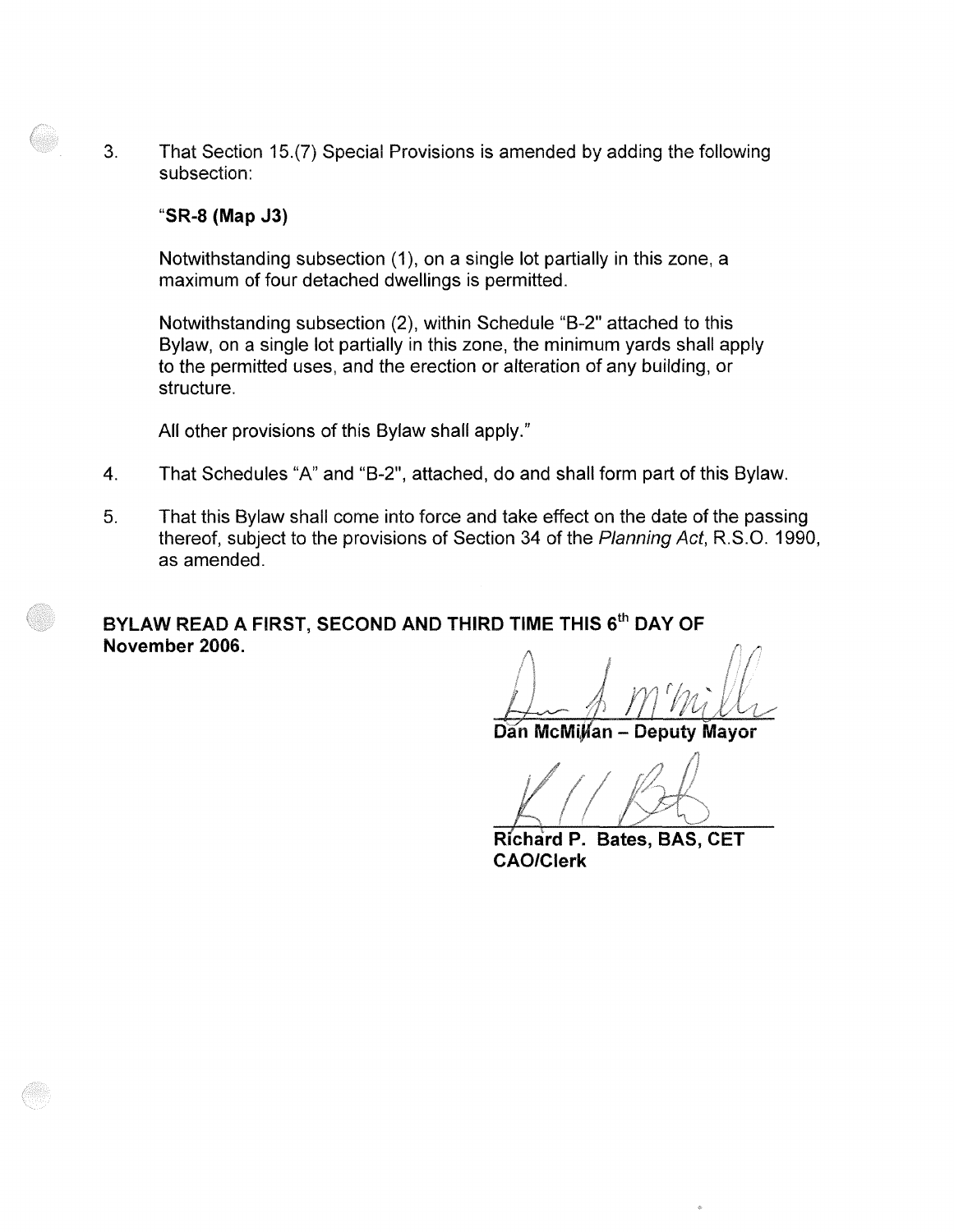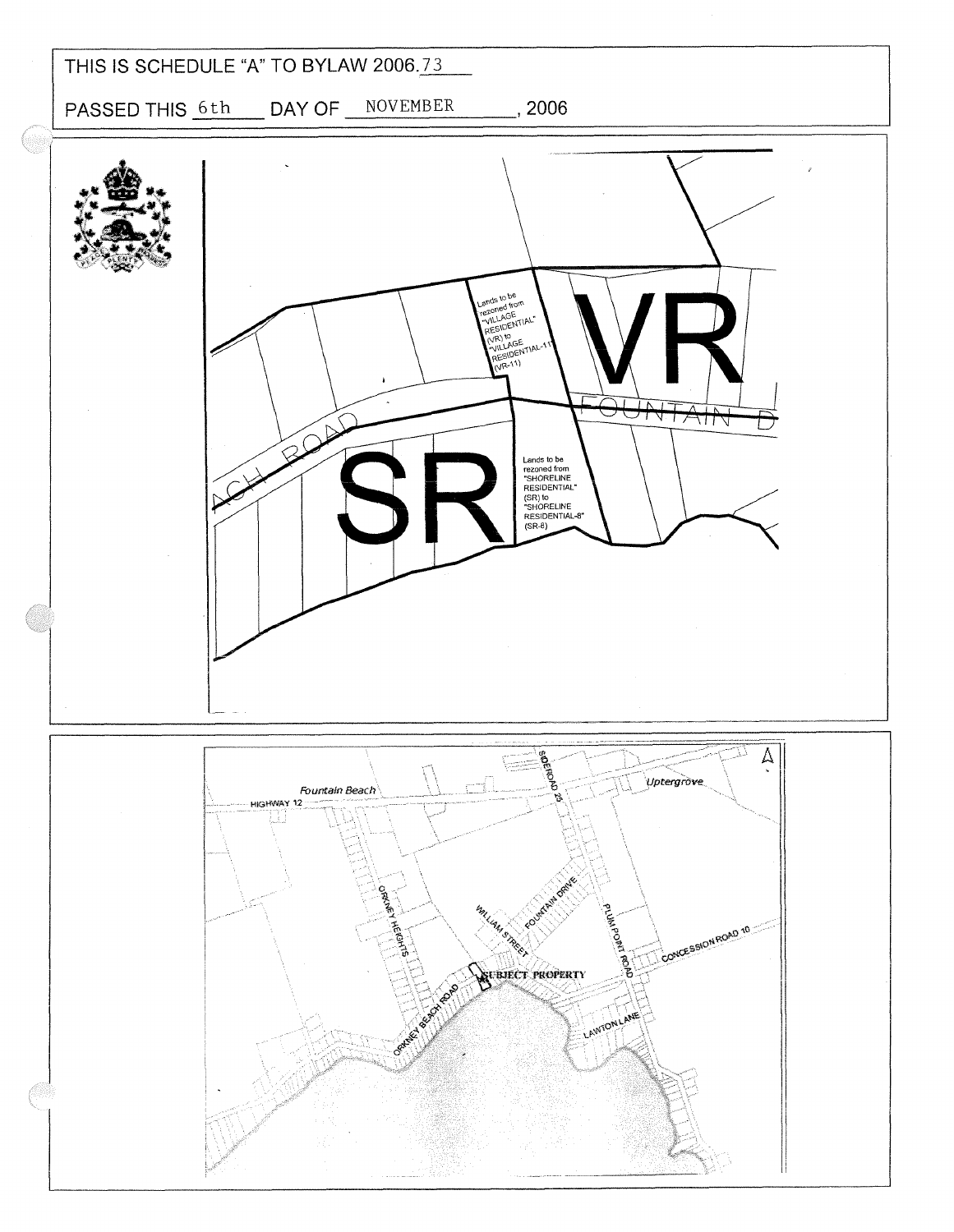

O)